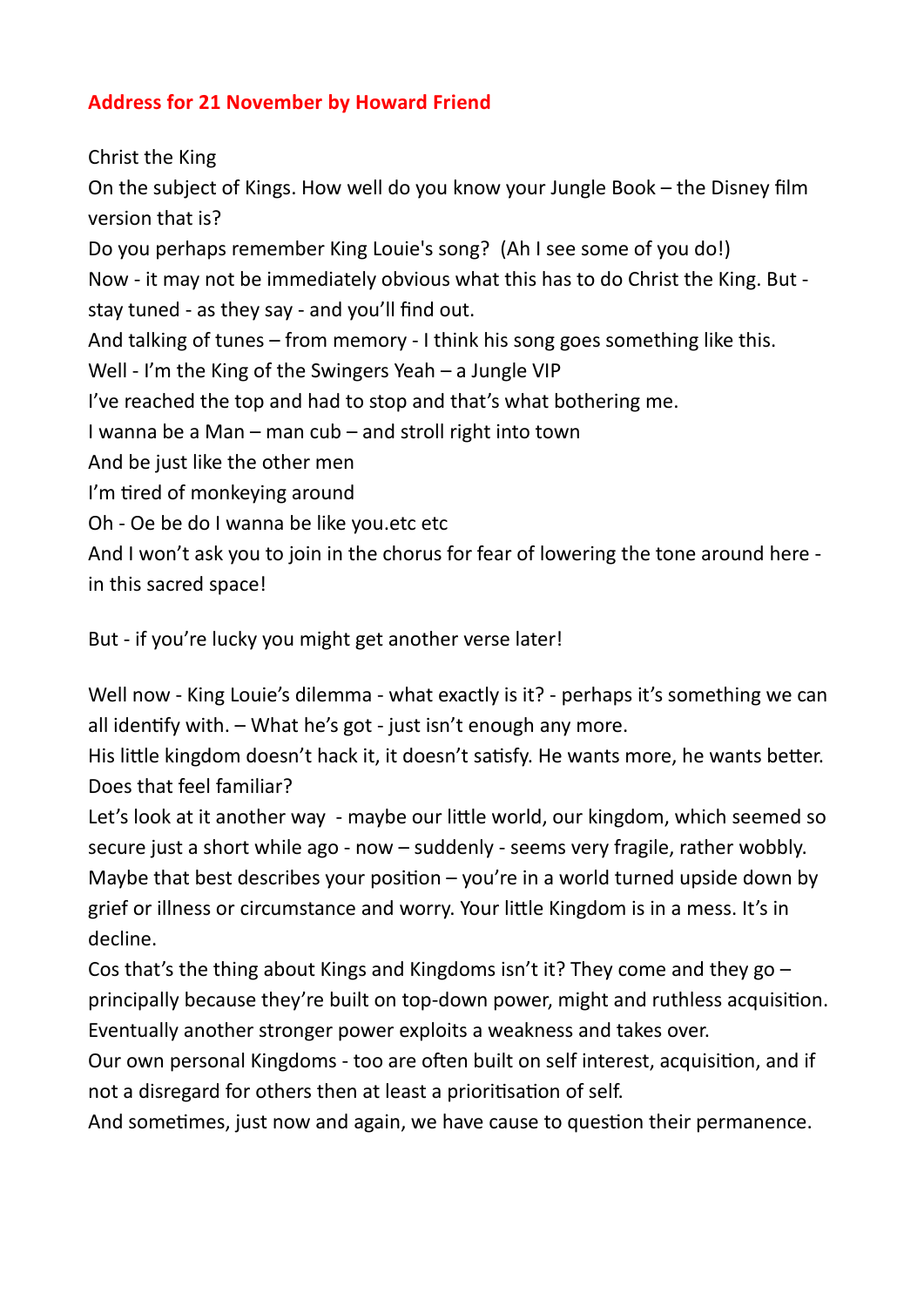So whether you think you've reached the top and had to stop and are bothered, whether you want something more - or whether your kingdom, your world is in a mess - what exactly does the Kingdom of God with Christ as King have to offer. What is the truth Pilate so famously sought in that conversation he had with Jesus in his Palace that we read about in our Gospel reading just now.

Well here's the answer Jesus just might have given – perhaps:

Yeah they say I'm the King of the Jews but perhaps it's harder to see that I'm the King of the whole wide world from now to eternity.

So if you've got some sense Man – get up and follow me – cos I'm the King of Love and Peace from here to Eternity. .

Oh do be dee - you gotta be like me, (walk like me, talk like me and pretty soon you'll see).

And - I could go on – but for those of you who are perhaps not Disney fans – and care not for King Louie.

Let me finish on a more orthodox note.

The Feast of Christ the King, the culmination of our liturgical year, was instituted not that long ago in 1925 by Pope Pius  $X1 - as$  a counterbalance - to what he saw as the twin dangers of rising secularism and nationalism. He got that right didn't he? This feast was and is a call to recognise Christ as King of our Hearts and King of our World.

His is a Kingdom of Love and Peace, and Justice.

Perhaps most importantly the King is no ordinary King, as he intimates in his reply to Pilate's question. He is a Servant King, a King who washes his own disciples feet. It's an upside down Kingdom. Where the ruler of all is the Servant of all.

This Kingdom is not geographic it's spiritual.

It is the place where God's love rules: in our hearts, in our community here at St David's / St Michaels.

Whatever the state of our world, our Kingdom – today – I urge us all to get our priorities right to allow God's Holy Spirit to refocus our lives on what is really important:

When we pray as we will shortly:

Our Father who art in Heaven,

Hallowed be thy name